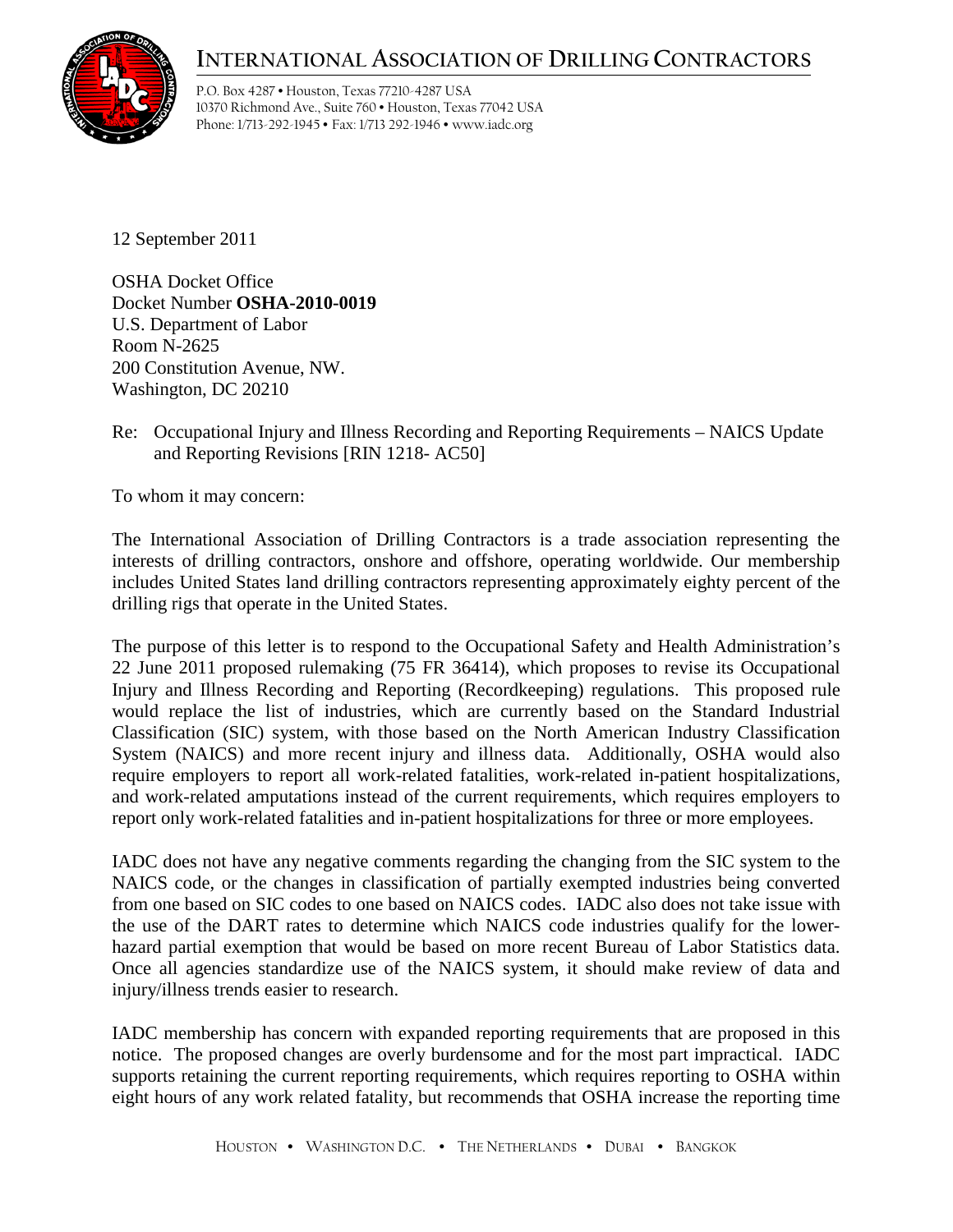of hospitalization of three or more employees to twenty four hours. Additional reporting as proposed in this rulemaking will result in increased confusion and time reporting single hospitalizations. Often an individual may be held overnight for observation only. Requiring an employer to report this type of incident within eight hours is overly burdensome to the employer and provides little value.

Reporting amputations, such as the tip of a finger, is overly burdensome and again offers little value in protecting workers from occupational hazards.

IADC also has concern regarding other OSHA reporting and record keeping proposals, such as adding an additional column on the 300 Log for musculoskeletal disorders (MSD) injuries. These work-related injuries are already reported and requiring employers to separately report injuries, which even medical professionals have difficulty determining how to classify, is burdensome and would likely be a source of continuing confusion.

IADC is unclear as to certain situations and conditions that have not been fully covered in this proposed rulemaking, nor in the regulations, that need to be addressed for clarity. The 1983 Memorandum of Understanding (MOU) addressed the jurisdictional authority between OSHA and the United States Coast Guard with regard to vessels inspected and certificated by the Coast Guard. That MOU stated that both agencies would "continue to discuss the extent of their respective jurisdictions to require owners of inspected vessels to keep records concerning occupational injuries and illnesses." Since this MOU had not resolved any issues concerning recordkeeping obligations, IADC strongly recommends that, in conjunction with this proposed rulemaking, both agencies work jointly to provide clarity to the recordkeeping issue as it pertains to inspected vessels.

IADC surveyed our members regarding the eight additional questions. The following are their answers to these Questions:

| <b>OSHA Questions:</b>                                                                                                                            | <b>IADC Member Responses:</b>                                                                                                                                                                                                                                                                                                                                                                                                                |
|---------------------------------------------------------------------------------------------------------------------------------------------------|----------------------------------------------------------------------------------------------------------------------------------------------------------------------------------------------------------------------------------------------------------------------------------------------------------------------------------------------------------------------------------------------------------------------------------------------|
| 1. What types of incidents and/or injuries and<br>illnesses should be reported to OSHA and why?                                                   | Maintain the current OSHA requirement of<br>eight hours for all work-related fatalities and<br>in-patient hospitalizations of three or more<br>employees. Why? Increased reporting as<br>proposed will add to the time employers have<br>to deal with reporting incidents that could<br>ultimately be classified as a minor injury, e.g.<br>when a patient may be hospitalized for<br>observation overnight but was treated and<br>released. |
| 2. Are there any injuries, illnesses, or conditions<br>that should be reported to OSHA and are not<br>included among in-patient hospitalizations? | Review of incidents by our members did not<br>show any additional injuries, illnesses, or<br>conditions that should be reported to OSHA.                                                                                                                                                                                                                                                                                                     |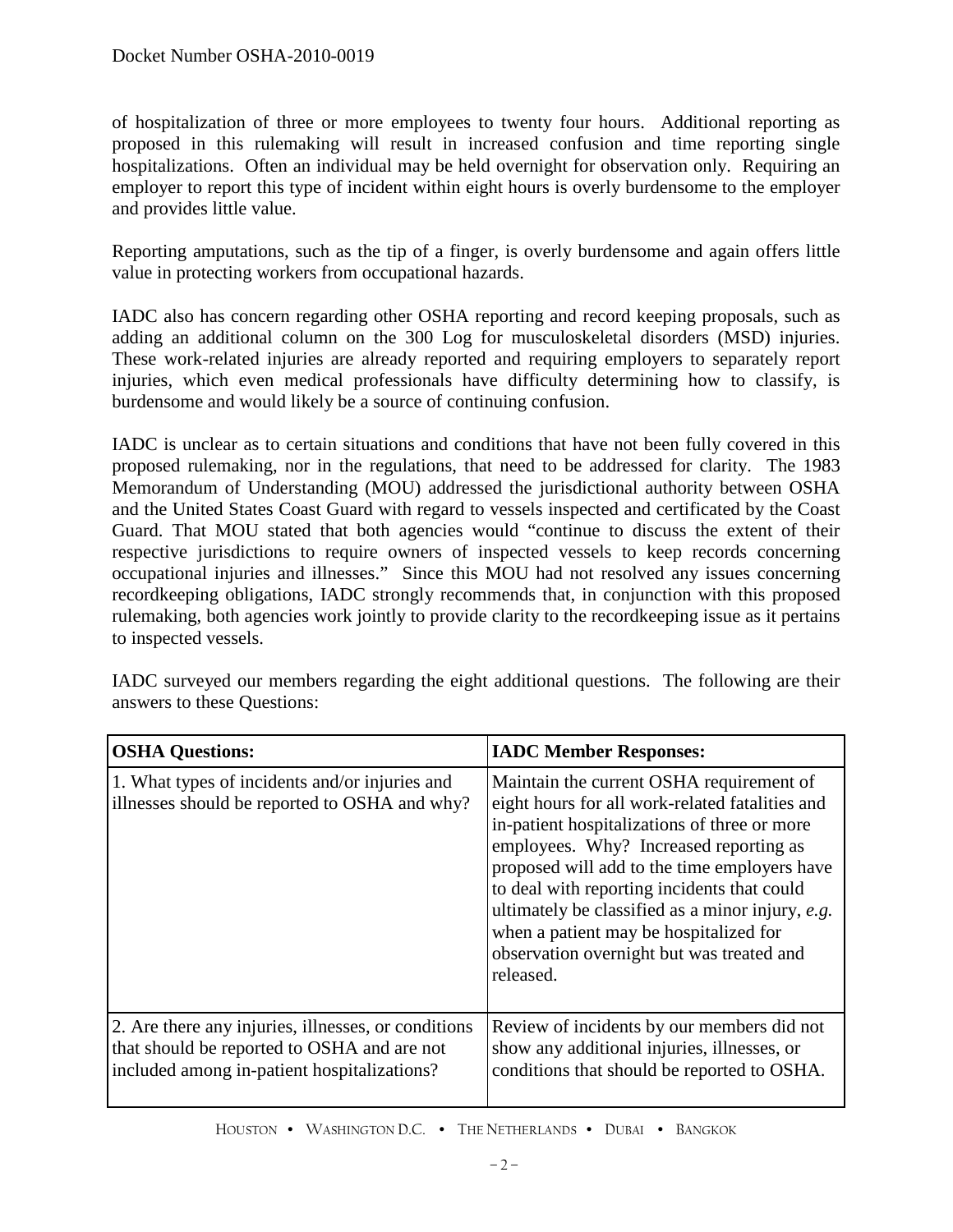| <b>OSHA Questions:</b>                                                                                                                                                                                      | <b>IADC Member Responses:</b>                                                                                                                                                                                                                                                                                                                                                                                                                                                                                                                                                                                                                                                                                                               |
|-------------------------------------------------------------------------------------------------------------------------------------------------------------------------------------------------------------|---------------------------------------------------------------------------------------------------------------------------------------------------------------------------------------------------------------------------------------------------------------------------------------------------------------------------------------------------------------------------------------------------------------------------------------------------------------------------------------------------------------------------------------------------------------------------------------------------------------------------------------------------------------------------------------------------------------------------------------------|
| 3. Should amputations that do not result in<br>in-patient hospitalizations be reported to OSHA?                                                                                                             | No, this only adds burdensome reporting for<br>the employer. It is confusing and will result<br>in employers spending valuable early incident<br>investigation time attempting to determine the<br>reportability of an incident.                                                                                                                                                                                                                                                                                                                                                                                                                                                                                                            |
| 4. Should OSHA require the reporting of all<br>amputations?                                                                                                                                                 | No, OSHA should maintain the current OSHA<br>reporting requirements.                                                                                                                                                                                                                                                                                                                                                                                                                                                                                                                                                                                                                                                                        |
| 5. Should OSHA require the reporting of<br>enucleations (eye removal)?                                                                                                                                      | No, OSHA should maintain the current OSHA<br>reporting requirements.                                                                                                                                                                                                                                                                                                                                                                                                                                                                                                                                                                                                                                                                        |
| 6a. Are there additional data or estimates<br>available regarding the number of work-related<br>incidents involving in-patient hospitalizations?                                                            | This question is not clear.                                                                                                                                                                                                                                                                                                                                                                                                                                                                                                                                                                                                                                                                                                                 |
| 6b. Is there information available on how many<br>work-related hospitalizations occur more than 30<br>days after the report of an injury or illness?                                                        | Review of member records did not show any<br>work-related hospitalizations that occurred<br>more than 30 days after the report of an injury<br>or illness.                                                                                                                                                                                                                                                                                                                                                                                                                                                                                                                                                                                  |
| 7. Should OSHA allow reports to be made by<br>means other than a telephone, such as by e-mail,<br>fax, or a Web-based system?                                                                               | Yes.                                                                                                                                                                                                                                                                                                                                                                                                                                                                                                                                                                                                                                                                                                                                        |
| 8a. Are the reporting times of eight hours for<br>fatalities, eight hours for inpatient<br>hospitalizations, and 24 hours for amputations<br>generally appropriate time periods for requiring<br>reporting? | Eight hours is appropriate for fatalities, but<br>OSHA should allow 24 hours for<br>hospitalization of three or more employees.<br>Often the determination of hospitalization is<br>not or cannot be made within eight hours (the<br>required reporting time). For the proposed<br>reporting change for inpatient<br>hospitalizations, OSHA would need to<br>provide more specific guidance regarding<br>when the company would need to report an<br>inpatient hospitalization. Does the time clock<br>start when the incident occurred or when the<br>patient was admitted for hospitalization? The<br>patient may be on the hospital premises for<br>more than eight hours, but still released<br>without treatment or without admission. |